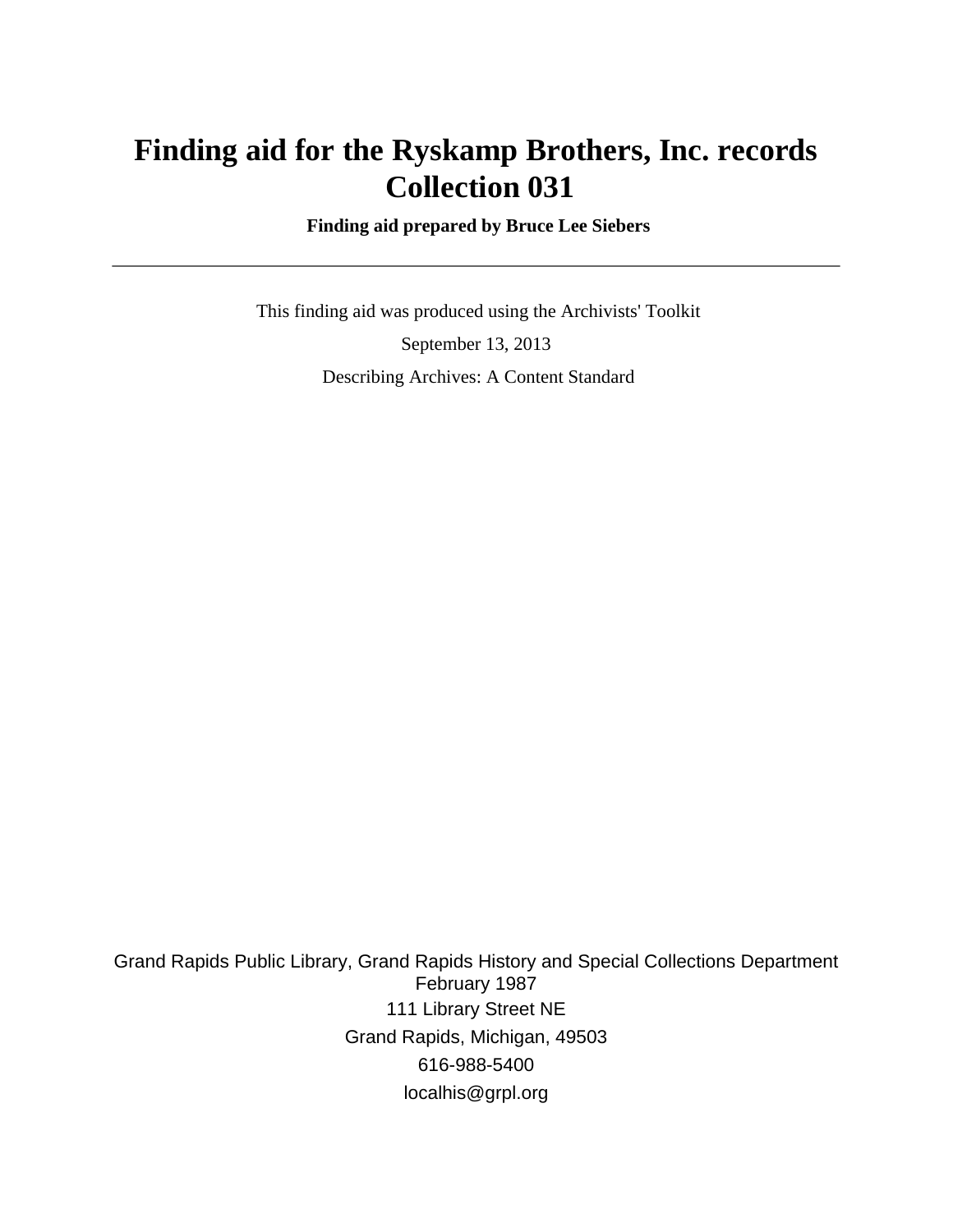# **Table of Contents**

 $\overline{\phantom{a}}$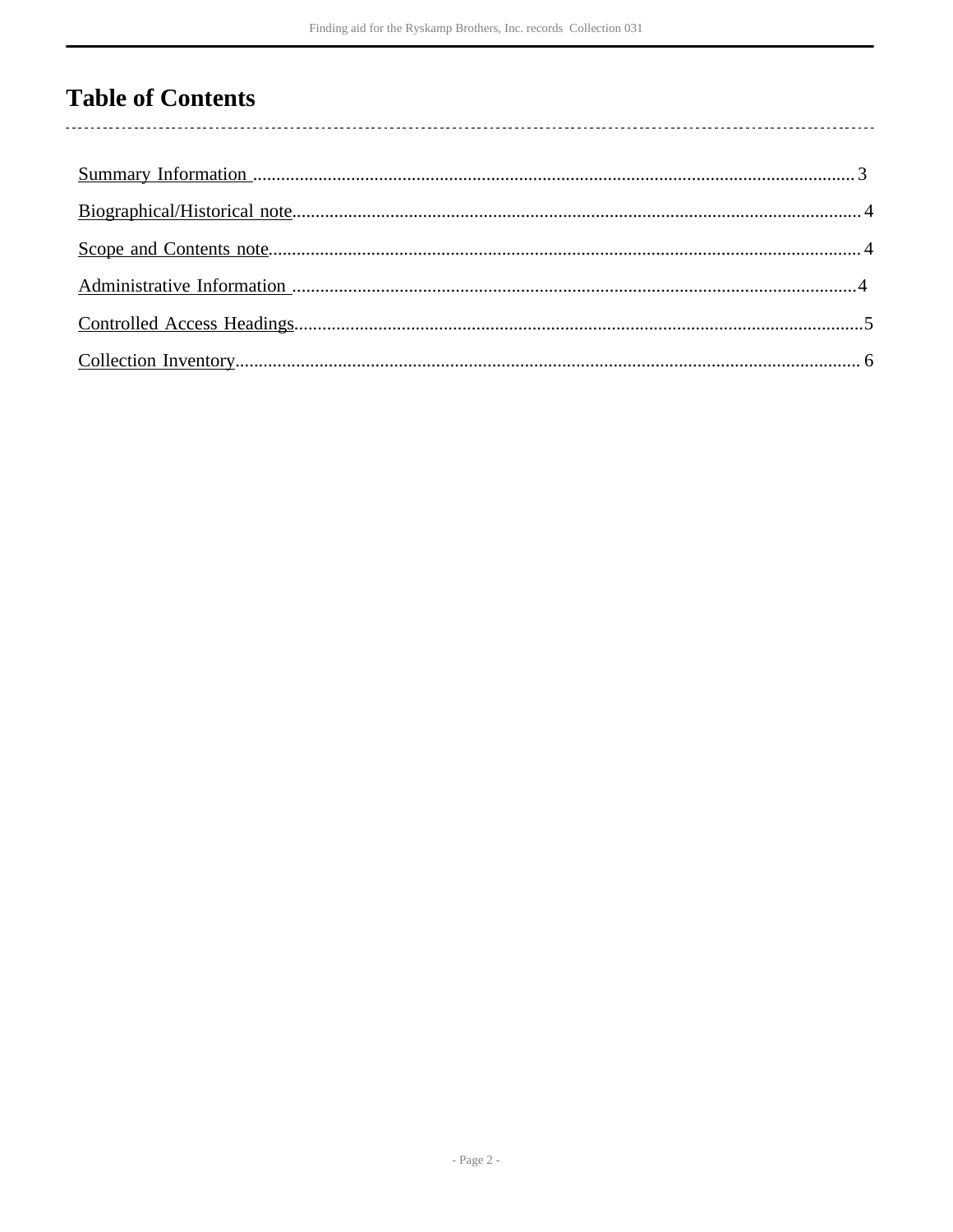# <span id="page-2-0"></span>**Summary Information**

..................................

| <b>Repository</b> | Grand Rapids Public Library, Grand Rapids History and Special<br><b>Collections Department</b>                                                                                                                                                                                                                                                                                                        |
|-------------------|-------------------------------------------------------------------------------------------------------------------------------------------------------------------------------------------------------------------------------------------------------------------------------------------------------------------------------------------------------------------------------------------------------|
| <b>Title</b>      | Ryskamp Brothers, Inc. records                                                                                                                                                                                                                                                                                                                                                                        |
| Date [inclusive]  | 1890-1957                                                                                                                                                                                                                                                                                                                                                                                             |
| <b>Extent</b>     | 13.13 Linear feet Twelve boxes                                                                                                                                                                                                                                                                                                                                                                        |
| Language          | English                                                                                                                                                                                                                                                                                                                                                                                               |
| <b>Abstract</b>   | The Ryskamp Brothers store was a paint and hardware business in Grand<br>Rapids, Mich. from about 1890 until 1974. This collection includes<br>correspondence, account journals, cash books, day books, ledgers and sale<br>books from the business. The correspondence and business records are<br>valuable in providing financial background and detailed information on<br>the store's operations. |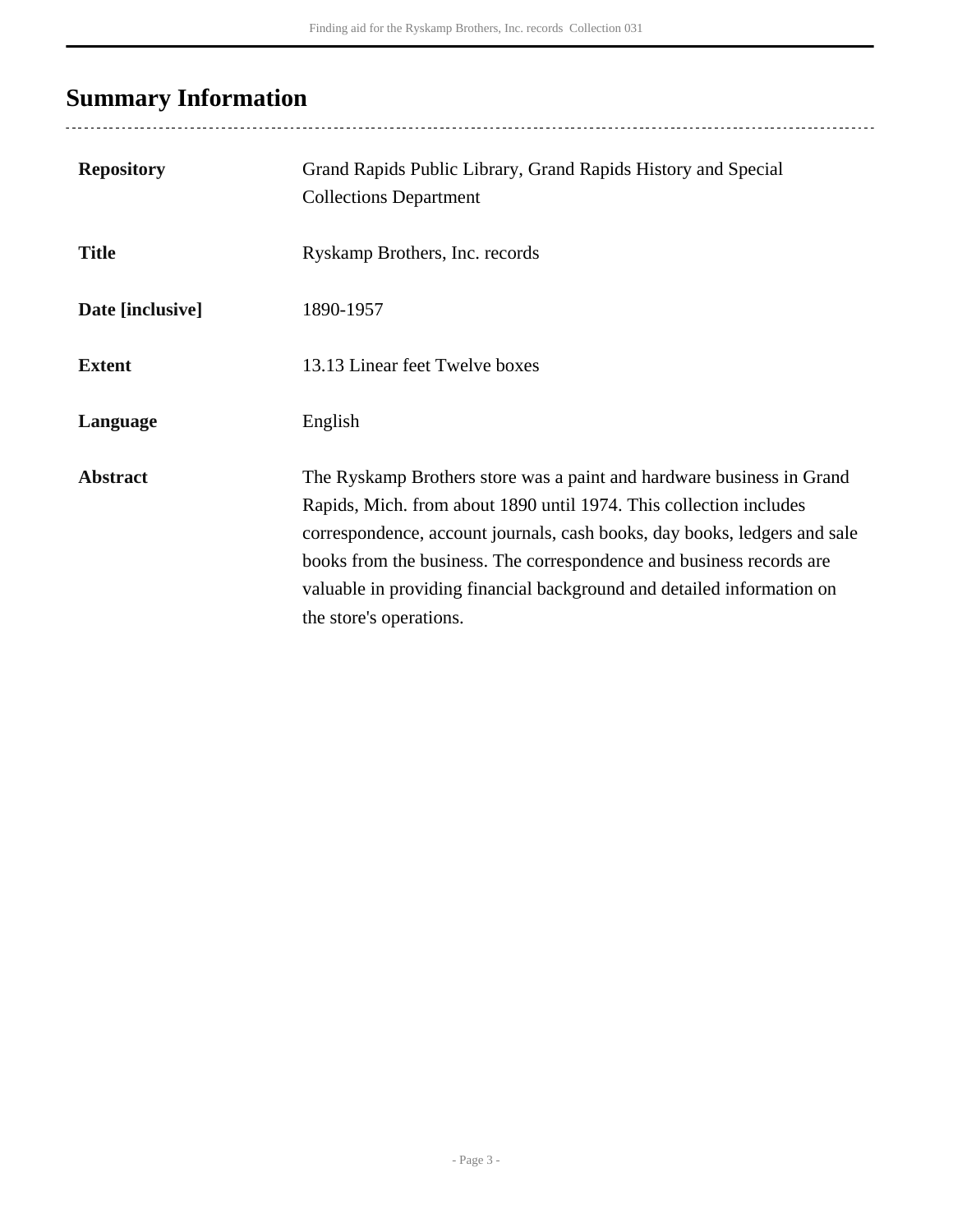## <span id="page-3-0"></span>**Biographical/Historical note**

Ryskamp Bros. Inc. was a paint and hardware business in Grand Rapids, 1890-1974. The firm was founded by three brothers, Jacob, Cornelius and William Ryskamp. All three were born in The Netherlands, and had emigrated to Grand Rapids in 1881. They were active in the paint and decorating business until their retirements. Social activities of the men centered on their charter membership of Sherman Street Christian Reformed Church. William was also a member of Eastern Avenue Christian Reformed Church, where he served as organist for several years. The store is last mentioned in the 1974 city directory.

### <span id="page-3-1"></span>**Scope and Contents note**

The collection consists of two series, correspondence and business records. The correspondence and business records provide financial background and detail information regarding the store's business. Some of the more interesting letters are to: Ferris Institute (1906), Douma Brothers (1906), Board of Public Works (1907), Denison, Dykema & Co. (1909), Sanitary Plumbing Co. (1909), Pulte Plumbing & Heating Co. (1909) and Automobile Repair & Supply Co. (1911). Business records consist of day books, cash books, sale books, and account journals; containing information regarding accounts, sales, debits and credits, business transactions.

## <span id="page-3-2"></span>**Administrative Information**

#### **Publication Information**

Grand Rapids Public Library, Grand Rapids History and Special Collections Department February 1987

#### **Immediate Source of Acquisition note**

Frank Ryskamp, accession number 1986.553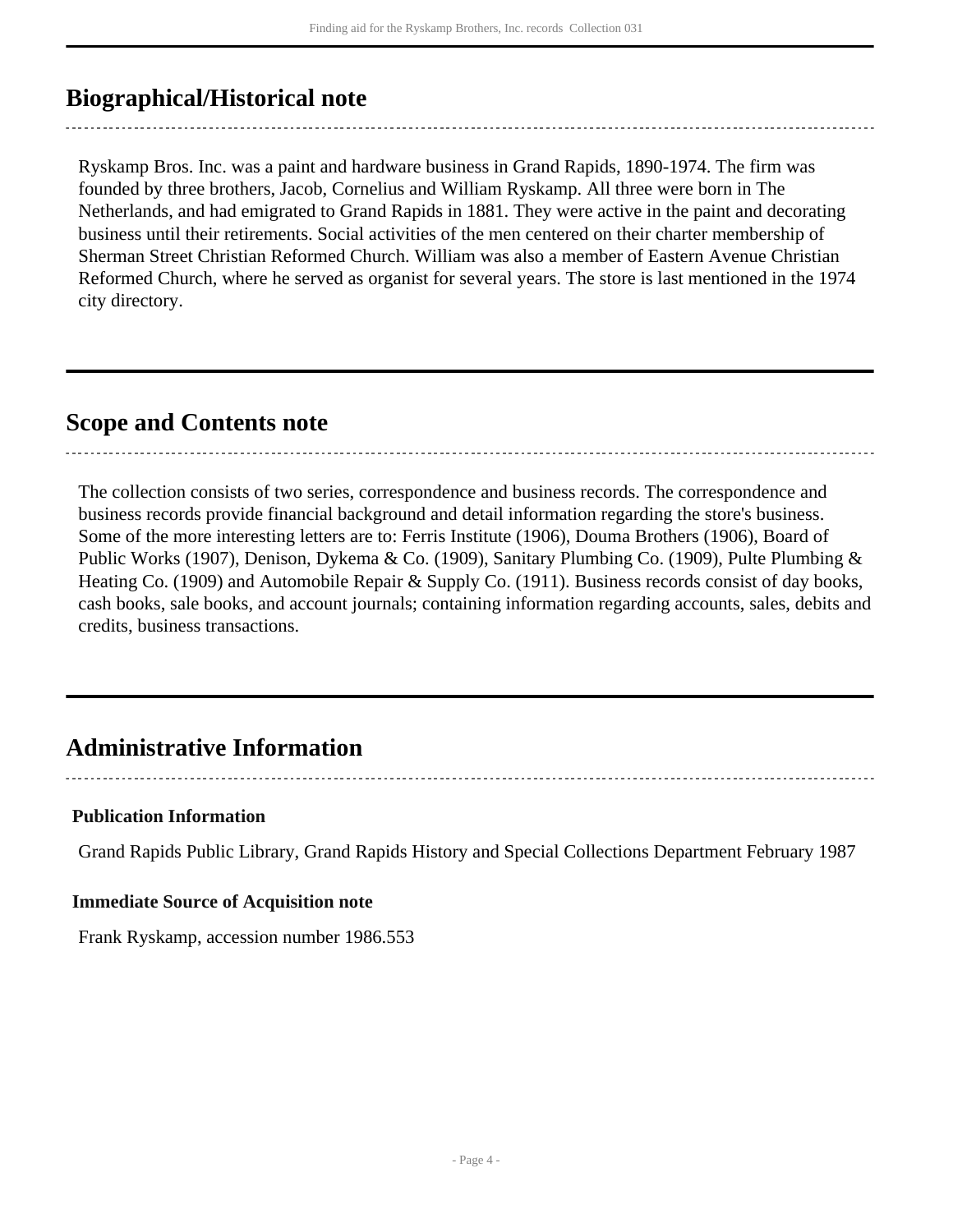## <span id="page-4-0"></span>**Controlled Access Headings**

**Corporate Name(s)**

 $\overline{a}$ 

• Ryskamp Brothers.

### **Geographic Name(s)**

• Grand Rapids (Mich.) -- History

### **Subject(s)**

• Business Enterprises -- Michigan -- Grand Rapids Region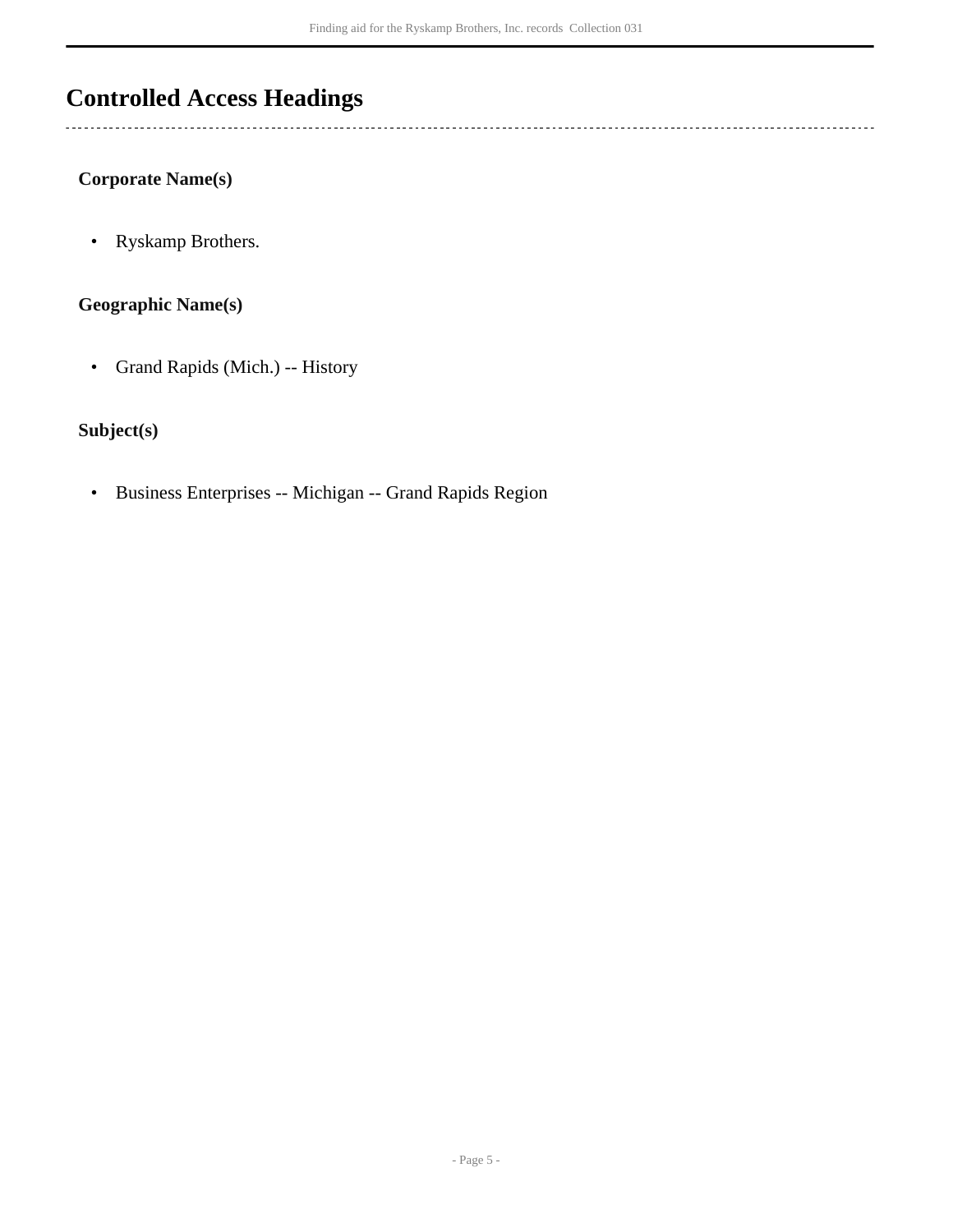# <span id="page-5-0"></span>**Collection Inventory**

|                                     | <b>Box</b>     | <b>Folder</b>  |
|-------------------------------------|----------------|----------------|
| Correspondence, Oct 1906 - Dec 1915 | $\,1$          | $\mathbf 1$    |
| <b>Account Journals</b>             |                |                |
|                                     | <b>Box</b>     | <b>Volume</b>  |
| Nov 30, 1890-Sep 25, 1901           | $\,1$          | $\,1\,$        |
| Jul 18, 1894-Apr 4, 1896            | $\mathbf{1}$   | $\overline{2}$ |
| Apr 6, 1896-Jun 20, 1898            | $\mathbf{1}$   | 3              |
| jun 21, 1898-Dec 29, 1900           | $\mathbf{1}$   | $72\,$         |
| Apr 8, 1901-Nov 2, 1901             | $1\,$          | 73             |
| Nov 4, 1901-Jun 13, 1902            | $\mathbf{1}$   | $\overline{4}$ |
| jun 14, 1902-Apr 17, 1903           | $\mathbf{1}$   | 5              |
| Apr 17 to Nov 7, 1903               | $\overline{2}$ | 6              |
| Nov 9, 1903-Jun 24, 1904            | $\overline{2}$ | 74             |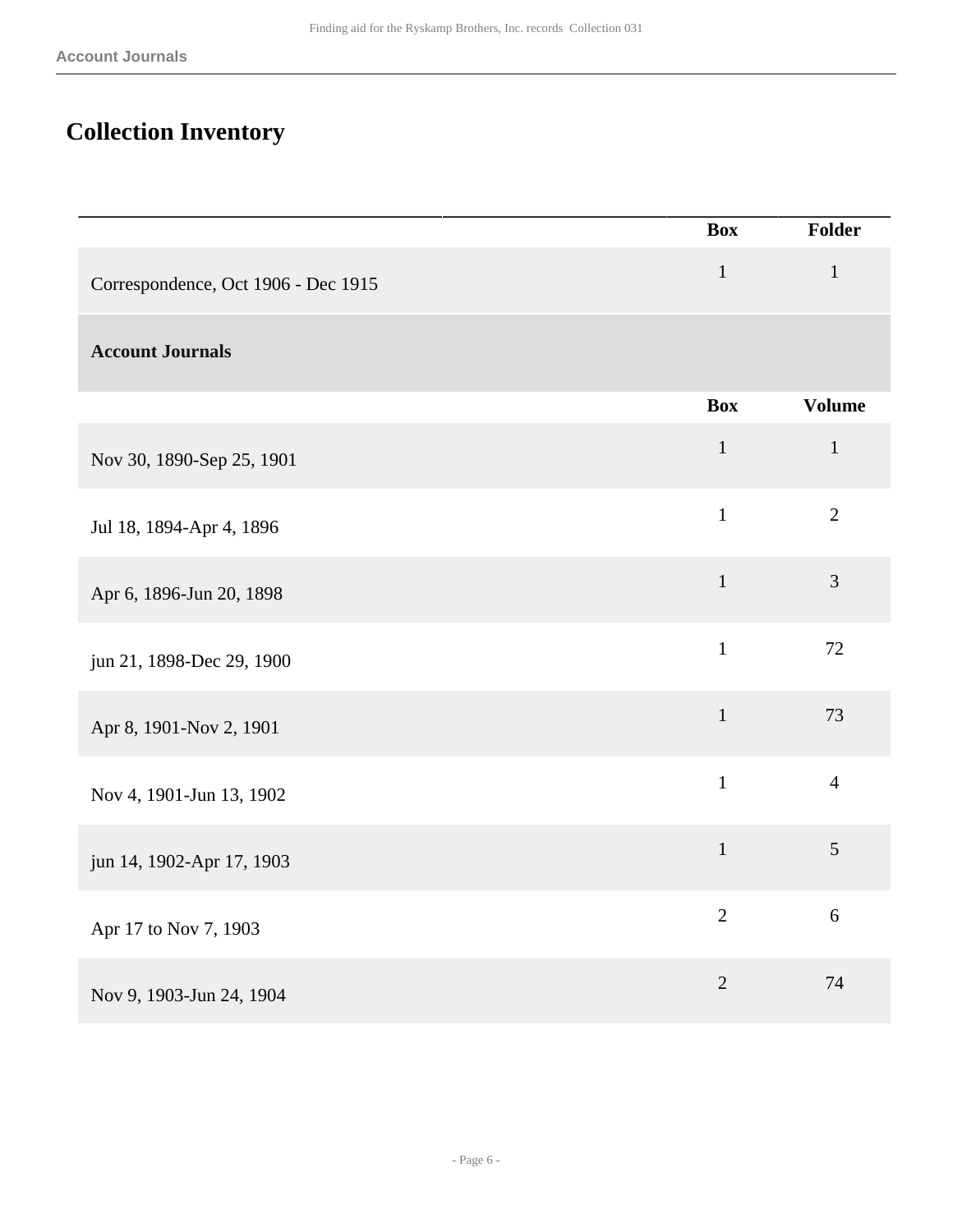| Jun 25, 1904-Mar 17, 1905 | $\mathbf{2}$   | 75             |
|---------------------------|----------------|----------------|
| Mar 18-Jul 27, 1905       | $\overline{2}$ | $\overline{7}$ |
| Jul 27, 1905-Apr 16, 1906 | $\sqrt{2}$     | 76             |
| Apr 23, 1906-Apr 8, 1907  | $\sqrt{2}$     | $8\,$          |
| Apr 9-Jul 23, 1907        | $\overline{2}$ | 9              |
| Jul 23, 1907-Mar 3, 1908  | $\mathfrak{Z}$ | 10             |
| Mar 3-Jun 22, 1908        | $\mathfrak{Z}$ | $11\,$         |
| Jun 23, 1908-Feb 5, 1909  | $\mathfrak{Z}$ | 12             |
| Feb 6, 1909-Jun 14, 1909  | $\mathfrak{Z}$ | $77\,$         |
| Jun 15, 1909-Jan 19, 1910 | $\mathfrak{Z}$ | 78             |
| Mar 9-Jul 13, 1911        | $\mathfrak{Z}$ | 13             |
| Jul 14, 1911-Mar 8, 1912  | $\mathfrak{Z}$ | 79             |
| Jun 11, 1912-Oct 18, 1912 | $\overline{4}$ | 80             |
| Oct 18, 1912-Apr 11, 1913 | $\overline{4}$ | 14             |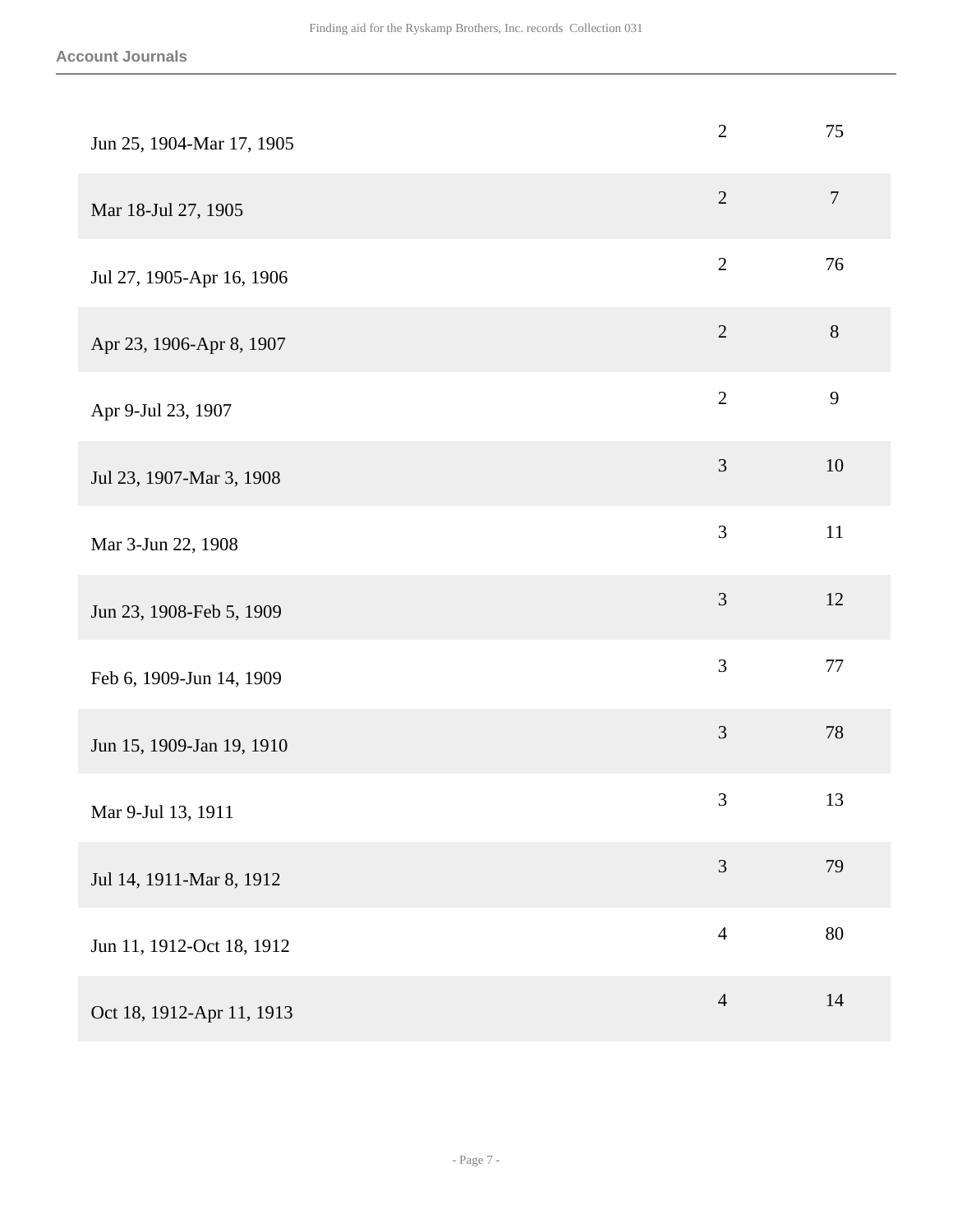| Apr 11-Jun 30, 1913       | $\overline{4}$ | 15     |
|---------------------------|----------------|--------|
| Jun 30-Nov 18, 1913       | $\overline{4}$ | 16     |
| Nov 19, 1913-Apr 20, 1914 | $\overline{4}$ | 17     |
| Apr 20-Jun 5, 1914        | $\overline{4}$ | 18     |
| Jun 5-Aug 26, 1914        | $\overline{4}$ | 19     |
| Aug 26, 1914-Feb 26, 1915 | $\overline{4}$ | 20     |
| Feb 26-Jun 16, 1915       | 5              | 21     |
| Jul 21, 1921-Mar 2, 1922  | $\mathfrak{S}$ | 22     |
| Mar 3-Aug 14, 1922        | $\sqrt{5}$     | 23     |
| Aug 15, 1922-Mar 29, 1923 | $\sqrt{5}$     | 24     |
| Mar 30-Aug 28, 1923       | $\sqrt{5}$     | 25     |
| Nov 12, 1923-Jan 6, 1938  | $\mathfrak{S}$ | 26     |
| Nov 8, 1927-Jun 26, 1928  | 5              | $27\,$ |
| Jan 13-Sep 22, 1930       | $\mathfrak{S}$ | 28     |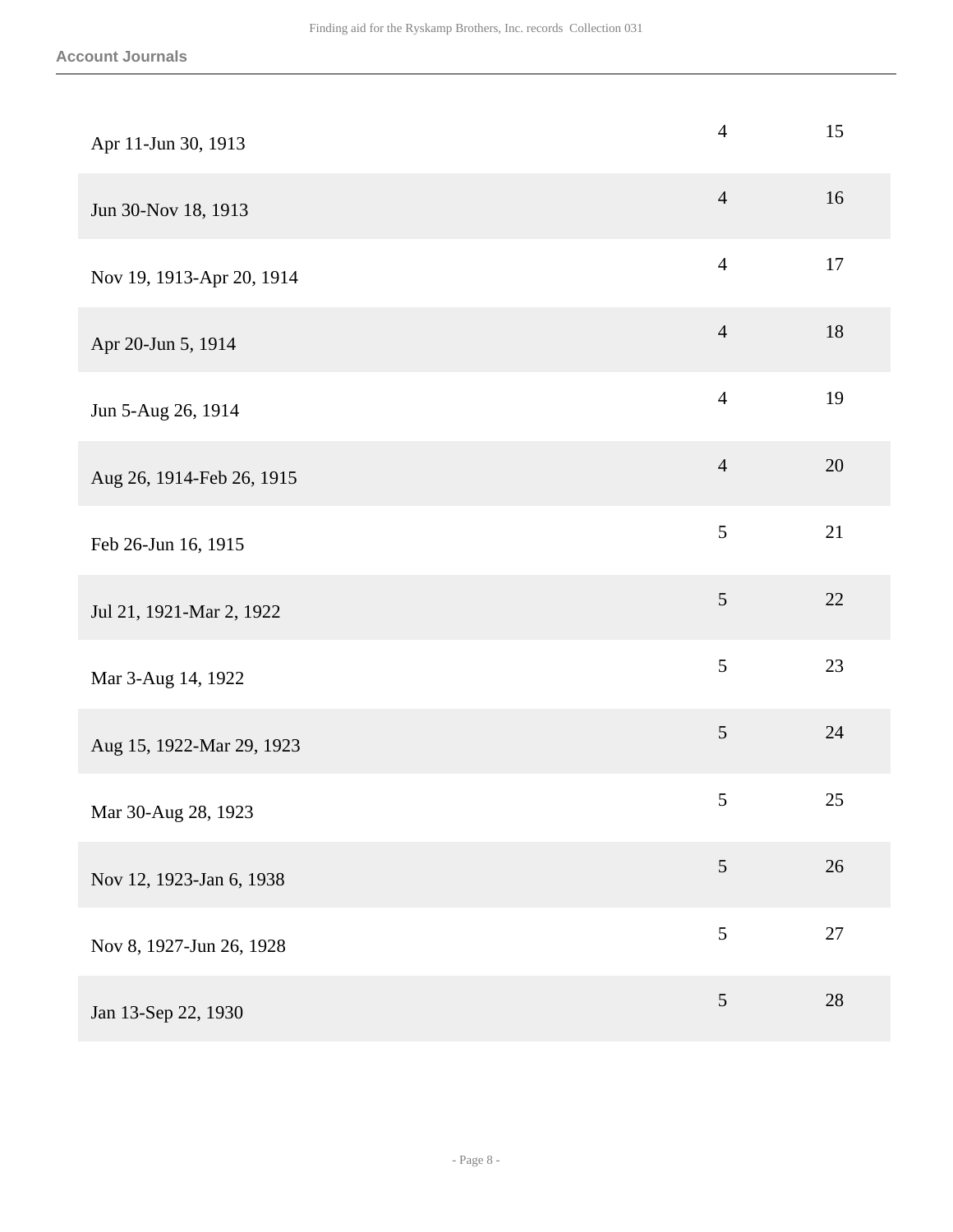| Sep 23, 1930-Oct 19, 1931 | $\sqrt{6}$       | 29            |
|---------------------------|------------------|---------------|
| Oct 20, 1931-Oct 4, 1933  | 6                | $30\,$        |
| Jun 13, 1935-Nov 12, 1936 | 6                | 31            |
| Jan 10, 1938-Jan 5, 1954  | 6                | 81            |
| 1941-1957                 | $\sqrt{6}$       | 32            |
| Apr 22, 1942-Oct 4, 1944  | $\sqrt{6}$       | 33            |
| Oct 5, 1944-Nov 13, 1946  | 6                | 34            |
| Nov 14, 1946-Aug 3, 1948  | $\overline{7}$   | 35            |
| Aug 4, 1948-Jun 14, 1949  | $\boldsymbol{7}$ | 36            |
| Jun 15, 1949-Apr 29, 1950 | $\boldsymbol{7}$ | 37            |
| Jan 15, 1954-Dec 28, 1955 | $\boldsymbol{7}$ | 82            |
| <b>Cash Books</b>         |                  |               |
|                           | <b>Box</b>       | <b>Volume</b> |
| Mar 10, 1910-Apr 12, 1913 | $\boldsymbol{7}$ | 38            |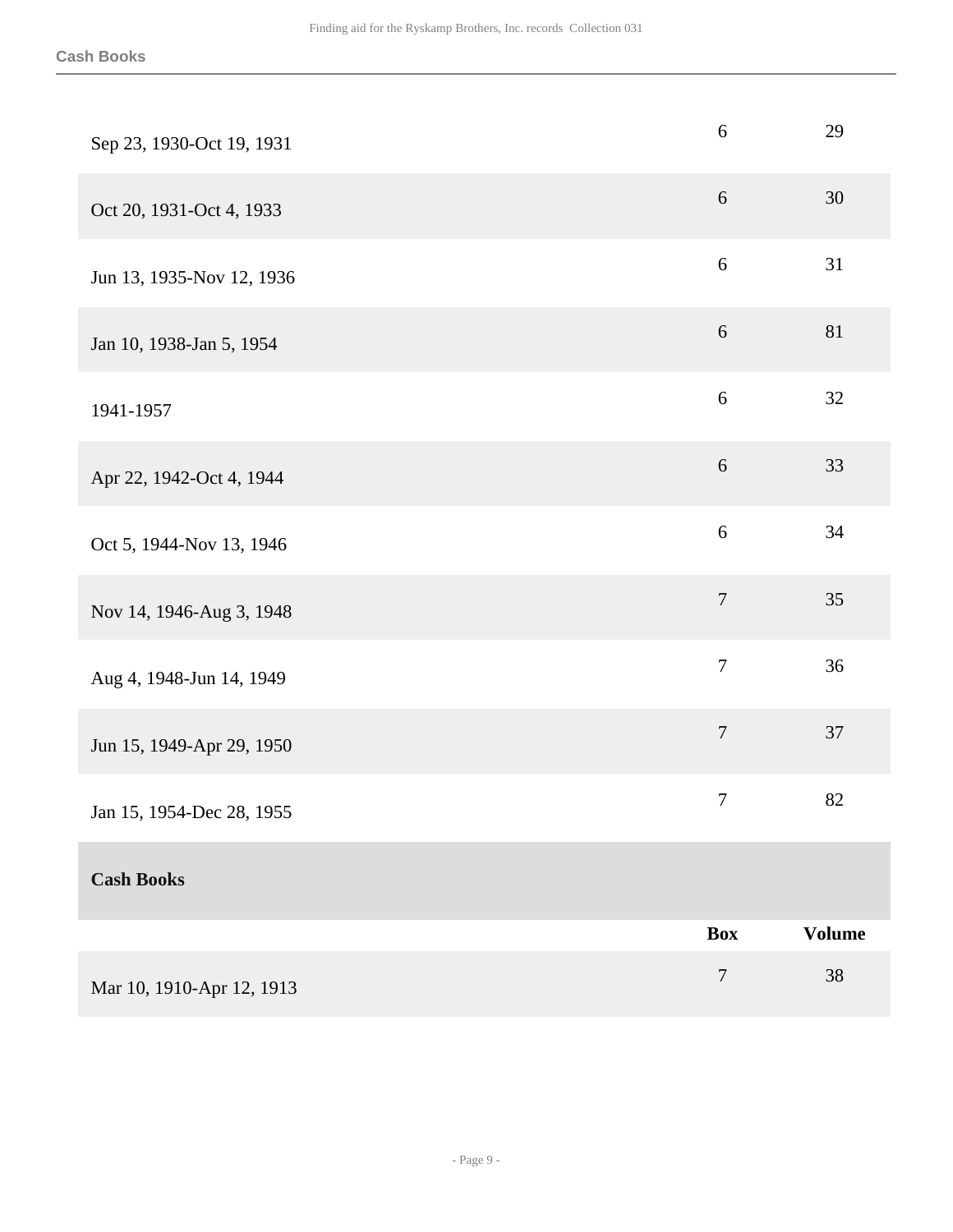| 1913-1941                 | $\tau$         | 39            |
|---------------------------|----------------|---------------|
| 1913-1947                 | $\overline{7}$ | 40            |
| Sep 12, 1924-Dec 29, 1926 | $\overline{7}$ | 41            |
| Dec 30, 1926-Jul 5, 1930  | $\overline{7}$ | 42            |
| Jul 7, 1930-Dec 5, 1935   | 8              | 43            |
| May 14, 1938-Apr 27, 1940 | $8\,$          | 44            |
| Apr 25, 1940-May 109 1945 | $8\,$          | 93            |
| May 10, 1945-Oct 6, 1951  | 8              | 45            |
| Oct 9, 1951-Dec 31, 1955  | $8\,$          | 46            |
| Day Books                 |                |               |
|                           | <b>Box</b>     | <b>Volume</b> |
| Sep 28, 1893-Jul 17, 1894 | $8\,$          | 47            |
| Sep 27, 1897-Mar 25, 1898 | 8              | $\sqrt{48}$   |
| Mar 30, 1898-May 5, 1899  | $8\,$          | 49            |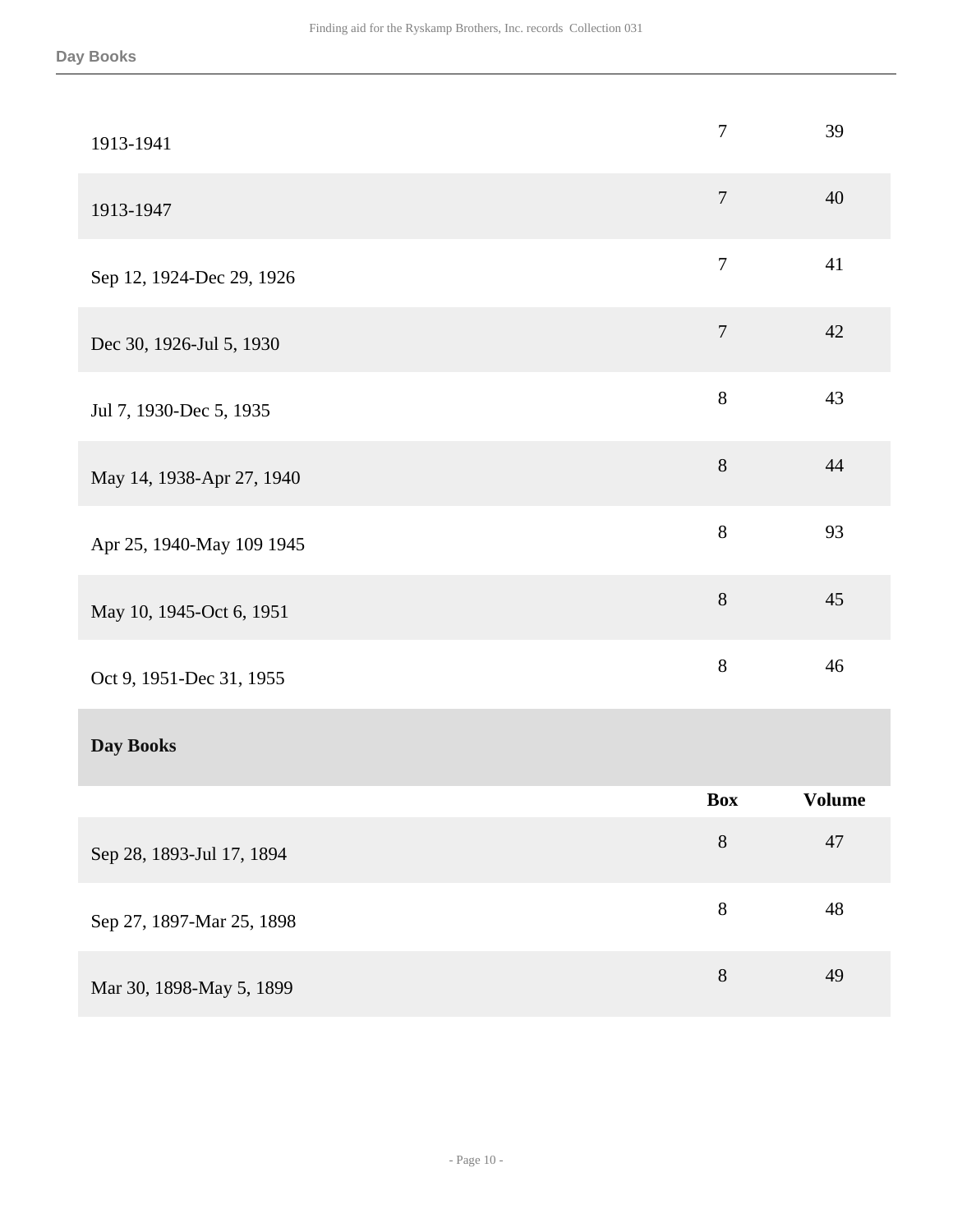| May 6, 1899-Apr 6, 1900  | $8\,$          | $50\,$        |
|--------------------------|----------------|---------------|
| Apr 23, 1900-Apr 6, 1901 | 9              | 51            |
| <b>Ledgers</b>           |                |               |
|                          | <b>Box</b>     | <b>Volume</b> |
| Jan 1, 1891-Jan 1896     | $\overline{9}$ | $52\,$        |
| 1899-1905                | 9              | 53            |
| 1907-1908                | 9              | $90\,$        |
| 1909                     | 9              | 91            |
| 1910                     | 9              | 92            |
| Nov 18, 1899-1903        | 9              | 94            |
| <b>Sale Books</b>        |                |               |
|                          | Box            | <b>Volume</b> |
| Jan 2, 1901-Mar 2, 1903  | 9              | 83            |
| Mar 4, 1903-Jan 20, 1905 | 9              | $84\,$        |
| Apr 16,-Aug 23, 1906     | $10\,$         | 85            |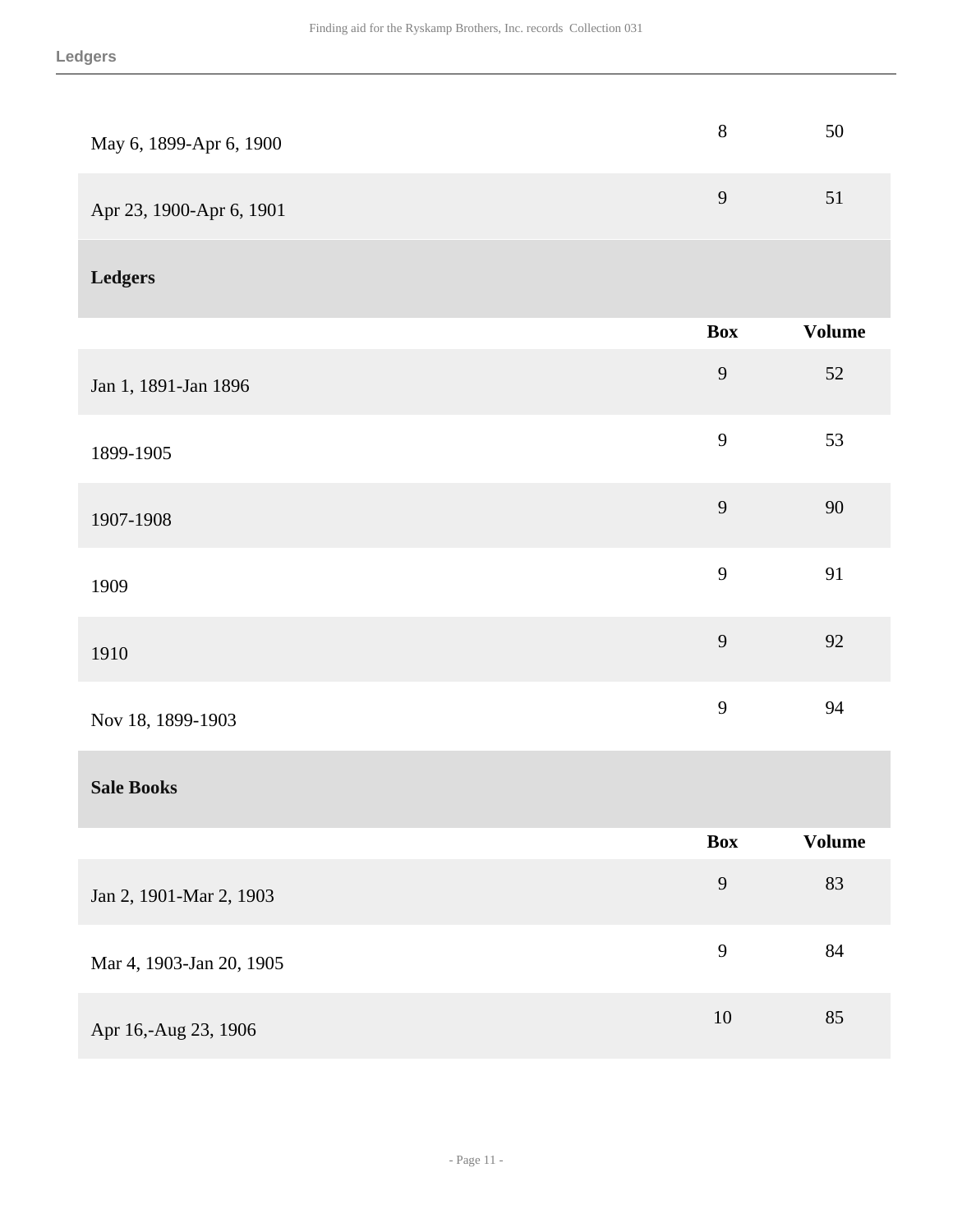| Jan 20-Mar 10, 1910       | 10     | 86     |
|---------------------------|--------|--------|
| Mar 10-Jul 19, 1910       | 10     | 54     |
| Jul 19, 1910-Mar 9, 1911  | 10     | 55     |
| Mar 8-Jun 11, 1912        | $10\,$ | $87\,$ |
| Jun 17, 1915-Dec 20, 1915 | $10\,$ | 88     |
| Dec 21, 1915-May 25, 1916 | $10\,$ | 56     |
| May 25-Nov 6, 1916        | 11     | 57     |
| Nov 7, 1916-May 8, 1917   | 11     | 58     |
| May 8, 1917-Nov 20, 1917  | 11     | 89     |
| Nov 21, 1917-Jul 2, 1918  | 11     | 59     |
| Apr 7-Sep 22, 1919        | 11     | 60     |
| Jul 2, 1918-Apr 7, 1919   | $11\,$ | 61     |
| Sep 22, 1919-May 19, 1920 | 11     | 62     |
| May 15, 1925-Jan 11, 1926 | 11     | 63     |